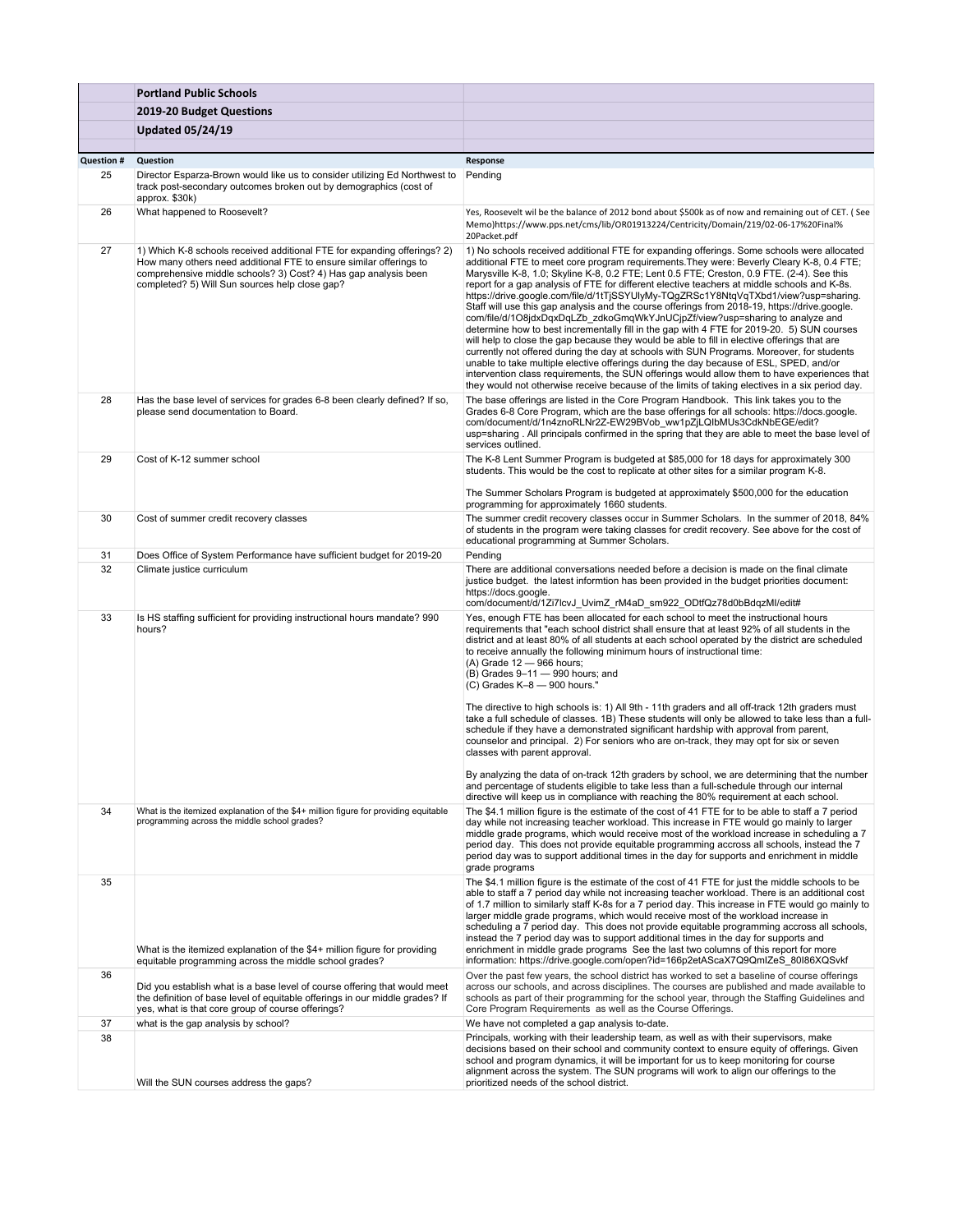|                         | <b>Portland Public Schools</b>                                                                                                                                                                                                                                                                         |                                                                                                                                                                                                                                                                                                                                                                                                                                                                                                                                                                                                                                                                                                                                                                                                                                                                                                                                                                                                                                                                                                                                      |
|-------------------------|--------------------------------------------------------------------------------------------------------------------------------------------------------------------------------------------------------------------------------------------------------------------------------------------------------|--------------------------------------------------------------------------------------------------------------------------------------------------------------------------------------------------------------------------------------------------------------------------------------------------------------------------------------------------------------------------------------------------------------------------------------------------------------------------------------------------------------------------------------------------------------------------------------------------------------------------------------------------------------------------------------------------------------------------------------------------------------------------------------------------------------------------------------------------------------------------------------------------------------------------------------------------------------------------------------------------------------------------------------------------------------------------------------------------------------------------------------|
|                         | 2019-20 Budget Questions                                                                                                                                                                                                                                                                               |                                                                                                                                                                                                                                                                                                                                                                                                                                                                                                                                                                                                                                                                                                                                                                                                                                                                                                                                                                                                                                                                                                                                      |
|                         | <b>Updated 05/24/19</b>                                                                                                                                                                                                                                                                                |                                                                                                                                                                                                                                                                                                                                                                                                                                                                                                                                                                                                                                                                                                                                                                                                                                                                                                                                                                                                                                                                                                                                      |
|                         |                                                                                                                                                                                                                                                                                                        |                                                                                                                                                                                                                                                                                                                                                                                                                                                                                                                                                                                                                                                                                                                                                                                                                                                                                                                                                                                                                                                                                                                                      |
| <b>Question #</b><br>39 | Question<br>Both Mt. Tabor, Jackson and Robert Gray appear to have a full<br>complement of courses for students I am curious why they are on this list?                                                                                                                                                | Response<br>The SUN program is offered at 18 schools across the school district serving students in<br>grades 6 - 8. Schools offer both afterschool and summer school programs. The reason we are<br>offering the SUN programs at schools like Jackson and Gray is because we still have a 6-<br>period day. For students in Special Education Services, receiving ESL, or intervention, the<br>after school offerings allows them to take courses they cannot take during the school day. We<br>will review what we offer in SUN, and will work with individual schools to provide the<br>recommended offerings.                                                                                                                                                                                                                                                                                                                                                                                                                                                                                                                    |
| 40                      | What is the 2019-20 school custodial staffing model? What about<br>equity?                                                                                                                                                                                                                             | Custodial staffing is based on the APPA allocation model which staffs schools based<br>on size (APPA is a national custodial and maintenance organiation supporting<br>educational facilities). Some adjustments are made for enrollment and daily<br>reallocations are made due to absences and specific ongoing tasks. Overall staffing<br>is at the lowest APPA standard. Custodial staff is not specifically staffed at higher<br>levels based upon Title 1, TSI or SCI.                                                                                                                                                                                                                                                                                                                                                                                                                                                                                                                                                                                                                                                         |
| 41                      | How does PPS fund for ground and maintenance services? What is<br>the standard?                                                                                                                                                                                                                        | Grounds and maintenance services are funded from the general fund. Maintenance<br>and grounds are staffed to the lower levels of the APPA standards.                                                                                                                                                                                                                                                                                                                                                                                                                                                                                                                                                                                                                                                                                                                                                                                                                                                                                                                                                                                 |
| 42                      | Tri Met contribution for bus ticket to PPS, 18-19 and 19-20?                                                                                                                                                                                                                                           | Total program cost is \$2.9. PPS pays \$1,933,333, so TriMet's share is \$966,667<br>annually                                                                                                                                                                                                                                                                                                                                                                                                                                                                                                                                                                                                                                                                                                                                                                                                                                                                                                                                                                                                                                        |
| 43                      | What is the amount for unpaid meal charges for 17-18 and 18-19?                                                                                                                                                                                                                                        | In 17-18, we started with zero meal debt. We started this school year with<br>\$215,213.63 in meal debt.                                                                                                                                                                                                                                                                                                                                                                                                                                                                                                                                                                                                                                                                                                                                                                                                                                                                                                                                                                                                                             |
| 44                      | Any changes in meal menus for students in 19-20?                                                                                                                                                                                                                                                       | There are no plans to significantly change the quality of food purchased for students.<br>FFVP depends on grant awards; announced typically in July. Service styles may<br>change, but will always use ser jce models to maximize access for students when<br>possible.                                                                                                                                                                                                                                                                                                                                                                                                                                                                                                                                                                                                                                                                                                                                                                                                                                                              |
| 45                      | Provide the budget for the Office of the Superindent without the<br>budget amount for Community Engagement activities.                                                                                                                                                                                 | See separate posting                                                                                                                                                                                                                                                                                                                                                                                                                                                                                                                                                                                                                                                                                                                                                                                                                                                                                                                                                                                                                                                                                                                 |
| 46                      | Provide the updated budget for the Community Engagement to with<br>the transfer from the Supt. budget.                                                                                                                                                                                                 | See separate posting                                                                                                                                                                                                                                                                                                                                                                                                                                                                                                                                                                                                                                                                                                                                                                                                                                                                                                                                                                                                                                                                                                                 |
| 47                      | Who pays for Special Education interpretation costs?                                                                                                                                                                                                                                                   | SPED pays for all of their own interpreter needs.                                                                                                                                                                                                                                                                                                                                                                                                                                                                                                                                                                                                                                                                                                                                                                                                                                                                                                                                                                                                                                                                                    |
| 48                      | How PPS provides interpretation for IEPs                                                                                                                                                                                                                                                               | IRCO, Passport to Languages, SACHE international. These vendors have experience<br>supporting IEPs and were awarded contracts as part of an RFP.                                                                                                                                                                                                                                                                                                                                                                                                                                                                                                                                                                                                                                                                                                                                                                                                                                                                                                                                                                                     |
| 49                      | Provide trend analysis for claims.                                                                                                                                                                                                                                                                     | Claims are steady or trending downward in costs .A bi-annual actuarial study will be<br>commissioned soon. The actuary is now on contract.                                                                                                                                                                                                                                                                                                                                                                                                                                                                                                                                                                                                                                                                                                                                                                                                                                                                                                                                                                                           |
| 50                      | Provide information on Dual Language Immersion in the 2019-20<br>budget.                                                                                                                                                                                                                               | The Department of Dual Language (DL) supports the achievement of all student, and<br>closing the opportunity gap for historically underserved students is a priority. To this<br>end, the department provides multiple pathways and entry points for students to<br>become bilingual and biliterate.                                                                                                                                                                                                                                                                                                                                                                                                                                                                                                                                                                                                                                                                                                                                                                                                                                 |
| 51                      | Correct slide #11 Enrollment and Transfer Office. Total should be<br>\$1,051,363                                                                                                                                                                                                                       | Posted on the web in Board Book                                                                                                                                                                                                                                                                                                                                                                                                                                                                                                                                                                                                                                                                                                                                                                                                                                                                                                                                                                                                                                                                                                      |
| 52                      | Correct slide #26 Risk Management Department. 24/7.                                                                                                                                                                                                                                                    | Posted on the web in Board Book                                                                                                                                                                                                                                                                                                                                                                                                                                                                                                                                                                                                                                                                                                                                                                                                                                                                                                                                                                                                                                                                                                      |
| 53<br>54                | Provide staffing information for legal services department                                                                                                                                                                                                                                             | 15-16 7 FTE; 16-17 7.75 FTE; 17-18 7.75 FTE; 18-19 7.75 FTE                                                                                                                                                                                                                                                                                                                                                                                                                                                                                                                                                                                                                                                                                                                                                                                                                                                                                                                                                                                                                                                                          |
|                         | what is the long term plan?                                                                                                                                                                                                                                                                            | How much is the web page upgrade? What is the plan for 19-20 and In addition to our annual fee for our web platform, we have budgeted \$25,000 to<br>support a web content refresh. We will keep the same web platform (Blackboard) and<br>will focus on reorganizing and updating the content to reflect a more useful and<br>meaningful user experience for our school communities. We will eliminate outdated<br>information and will move information that is primarily internal/staff from the public<br>facing web pages. The longer term plan involves a more significant investment and<br>will require discovery work that will inform the funcitonality and features of a website,<br>possibly to also include an app that parents could use to access multiple types of<br>information. During the next budget season, we will propose the project budget and<br>the leadership team can determine if it is a priority item for the next fiscal year. We<br>will establish a web steering committee to assist with decision making and to help<br>guide our efforts and we will establish a new web governance strucutre. |
| 55                      | Explain the 17.5 FTEs in Communications Department.                                                                                                                                                                                                                                                    | The 17.5 positions in the communications department include: 1. Senior Director of<br>Communications 2. Communications Coordinator 3. Director of Communications<br>4. Public Information Officer 4. Project Manager 5. Staff Writer 6. Web and<br>Graphic Designer 7. Public Records Officer 8. Multimedia Services Manager 9.<br>Video Production Manager 9. Language Access Services Manager 10. Language<br>Access Operations Analyst 11. Language Access Administrative Secretary 12.<br>Spanish Translation and Interpretation Rep 13. Russian Translation and<br>Interpretation Rep (.5 FTE) 14. Vietnamese Translation and Interpretation Rep 15.<br>Somali Translation and Interpretation Rep 16. Chinese Translation and Interpretation<br>Rep and 17. BESC Receptionist                                                                                                                                                                                                                                                                                                                                                   |
| 56                      | In August 2018, a bond program finance update was presented to the<br>Board with a recommendation to allocate the initial \$5M funding that had<br>been set aside by passage of Resolution No. 5242 back to the 2012 bond<br>program to support current work. Is this reflected in the 2019-20 budget? | Yes, we have budgeted \$500k remaining from the 2012 bond to be used at Roosevelt (Fund<br>450). The rest of the project will be funded using construction excise tax resources (Fund<br>404).                                                                                                                                                                                                                                                                                                                                                                                                                                                                                                                                                                                                                                                                                                                                                                                                                                                                                                                                       |
| 56                      | Please provide line item detail for superintendent's and all executive team<br>budgets.                                                                                                                                                                                                                | See appendix A                                                                                                                                                                                                                                                                                                                                                                                                                                                                                                                                                                                                                                                                                                                                                                                                                                                                                                                                                                                                                                                                                                                       |
| 57                      | Review salary range of City of Portland performance auditors. Are<br>adjustments needed for our performance auditors?                                                                                                                                                                                  | The district is hiring a second performance auditor that will be the lead of the team, and the<br>compensation level is being determined by our human resource personnel. Once this is<br>finalized, the lead auditor position will be posted and filled.                                                                                                                                                                                                                                                                                                                                                                                                                                                                                                                                                                                                                                                                                                                                                                                                                                                                            |
| 58                      | Were ECSE Administrator and RN for feeding team not priorities in the<br>proposed budget?                                                                                                                                                                                                              | This was in our original ask for special education and it did not get prioritized, as we have so<br>many SPED needs. Now that we've been asked to add items from our original budget<br>proposals, these are the next two things that sped needs.                                                                                                                                                                                                                                                                                                                                                                                                                                                                                                                                                                                                                                                                                                                                                                                                                                                                                    |